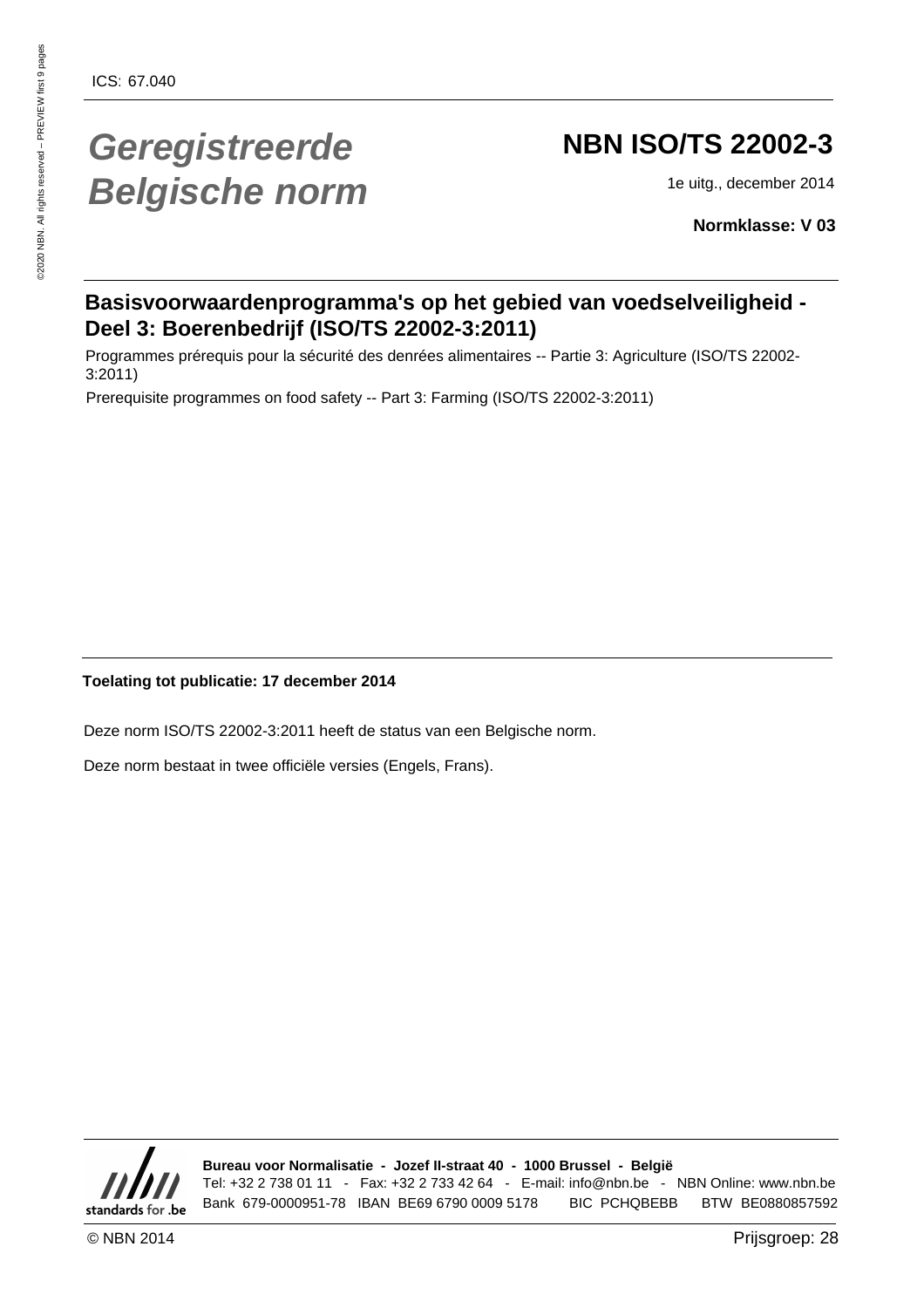# **norme belge enregistrée**

# **NBN ISO/TS 22002-3**

1e éd., décembre 2014

**Indice de classement: V 03**

### **Programmes prérequis pour la sécurité des denrées alimentaires -- Partie 3: Agriculture (ISO/TS 22002-3:2011)**

Basisvoorwaardenprogramma's op het gebied van voedselveiligheid - Deel 3: Boerenbedrijf (ISO/TS 22002- 3:2011)

Prerequisite programmes on food safety -- Part 3: Farming (ISO/TS 22002-3:2011)

#### **Autorisation de publication: 17 décembre 2014**

La présente norme ISO/TS 22002-3:2011 a le statut d'une norme belge.

La présente norme existe en deux versions officielles (anglais, français).



**Bureau de Normalisation - rue Joseph II 40 - 1000 Bruxelles - Belgique** Tél: +32 2 738 01 11 - Fax: +32 2 733 42 64 - E-mail: info@nbn.be - NBN Online: www.nbn.be Banque 679-0000951-78 IBAN BE69 6790 0009 5178 BIC PCHQBEBB TVA BE0880857592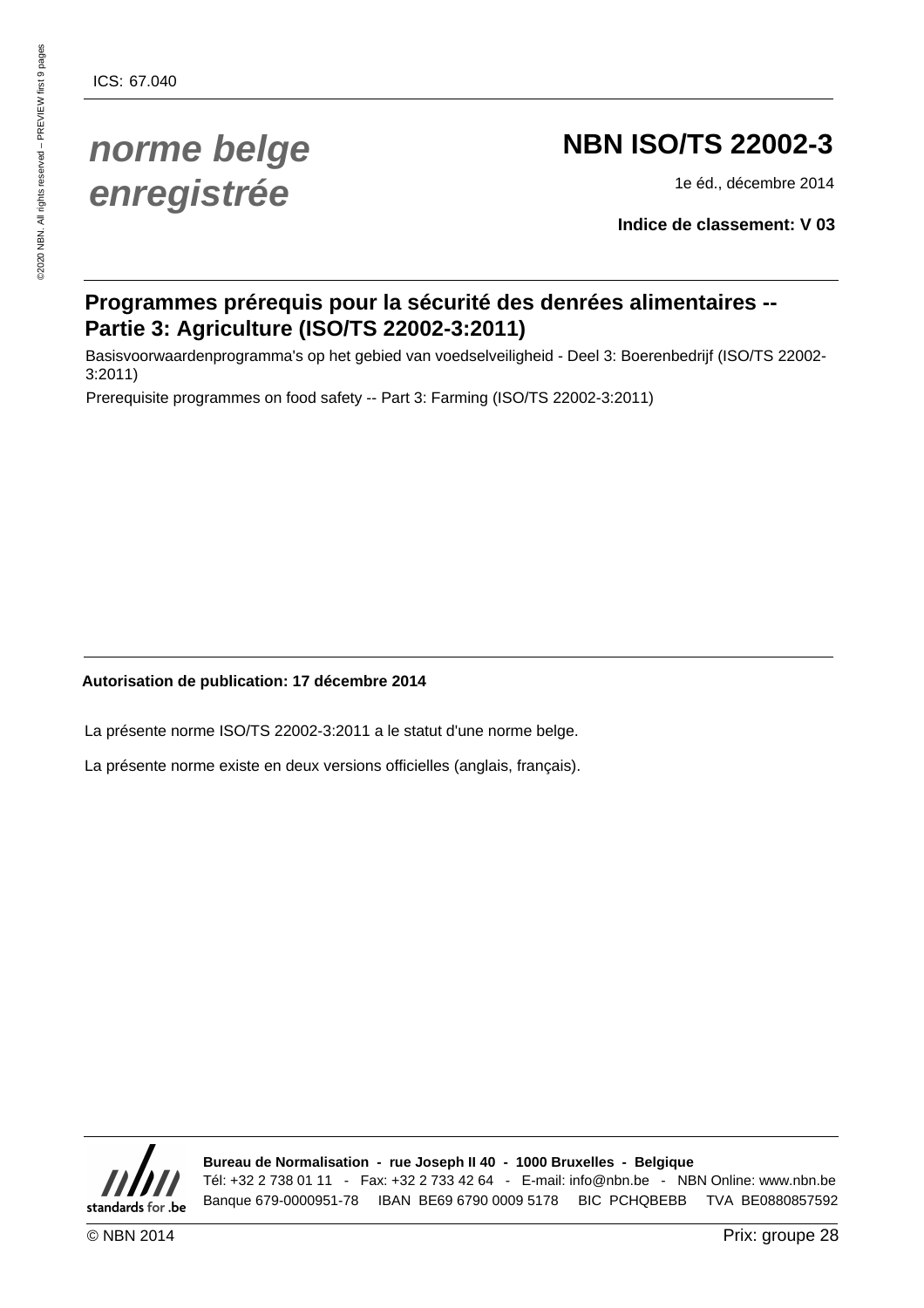# **TECHNICAL** SPECIFICATION **NBN ISO/TS 22002-3 (2014)**

# **ISO/TS 22002-3**

First edition 2011-12-15

## **Prerequisite programmes on food safety —**

Part 3: **Farming**

*Programmes prérequis pour la sécurité des denrées alimentaires — Partie 3: Agriculture*



Reference number ISO/TS 22002-3:2011(E)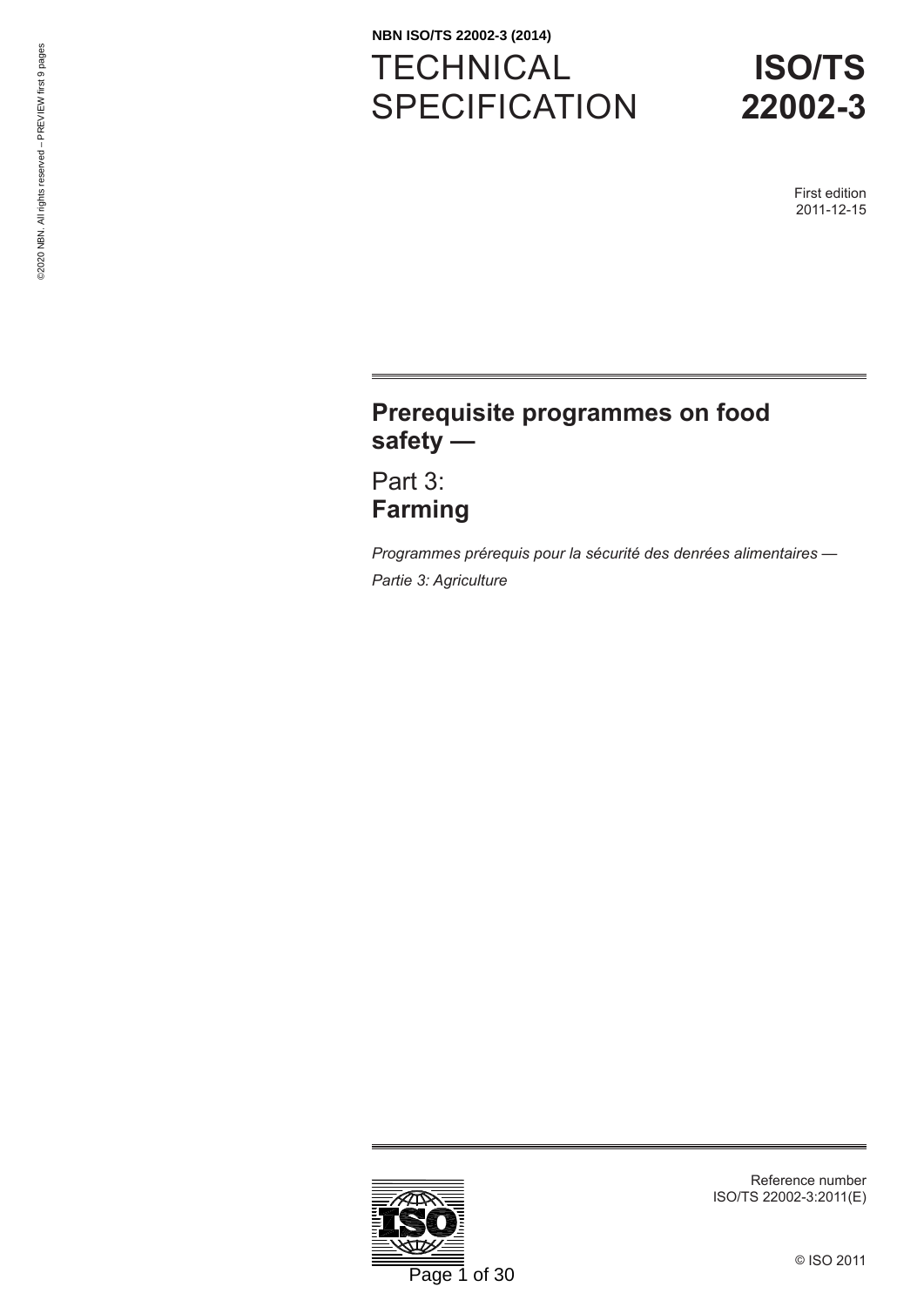#### **ISO/TS 22002-3:2011(E)**



#### **COPYRIGHT PROTECTED DOCUMENT**

#### © ISO 2011

All rights reserved. Unless otherwise specified, no part of this publication may be reproduced or utilized in any form or by any means, electronic or mechanical, including photocopying and microfilm, without permission in writing from either ISO at the address below or ISO's member body in the country of the requester.

ISO copyright office Case postale 56 • CH-1211 Geneva 20 Tel. + 41 22 749 01 11 Fax + 41 22 749 09 47 E-mail copyright@iso.org Web www.iso.org

Published in Switzerland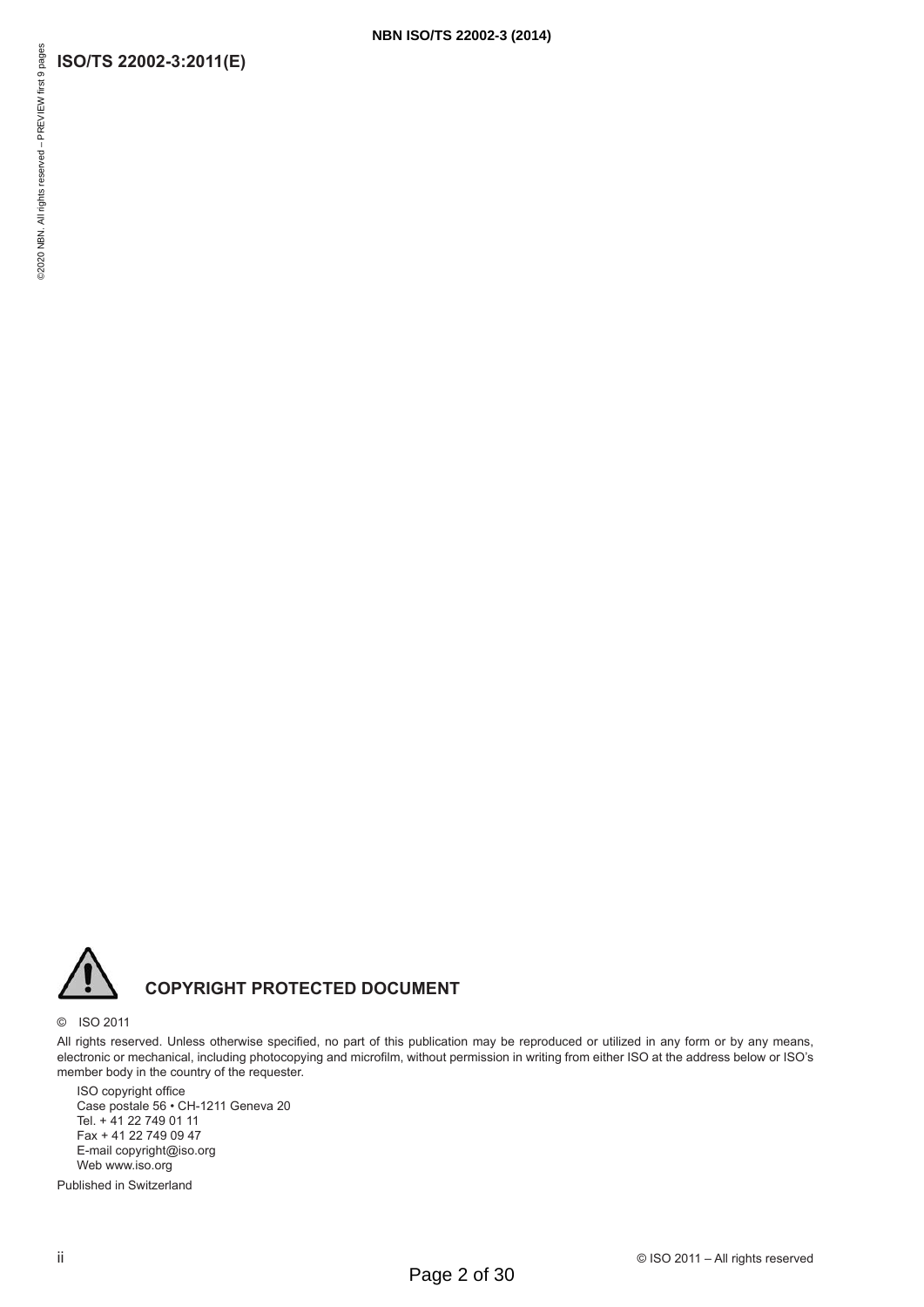Page

### **Contents**

| 1            |  |  |  |
|--------------|--|--|--|
| $\mathbf{2}$ |  |  |  |
| 3            |  |  |  |
| 4            |  |  |  |
|              |  |  |  |
| 5<br>5.1     |  |  |  |
| 5.2          |  |  |  |
| 5.3          |  |  |  |
| 5.4          |  |  |  |
| 5.5<br>5.6   |  |  |  |
| 5.7          |  |  |  |
| 5.8          |  |  |  |
| 5.9          |  |  |  |
| 5.10<br>5.11 |  |  |  |
| 5.12         |  |  |  |
| 5.13         |  |  |  |
| 6            |  |  |  |
| 6.1          |  |  |  |
| 6.2          |  |  |  |
| 6.3<br>6.4   |  |  |  |
| 6.5          |  |  |  |
| 7            |  |  |  |
| 7.1          |  |  |  |
| 7.2          |  |  |  |
| 7.3          |  |  |  |
| 7.4<br>7.5   |  |  |  |
| 7.6          |  |  |  |
| 7.7          |  |  |  |
|              |  |  |  |
|              |  |  |  |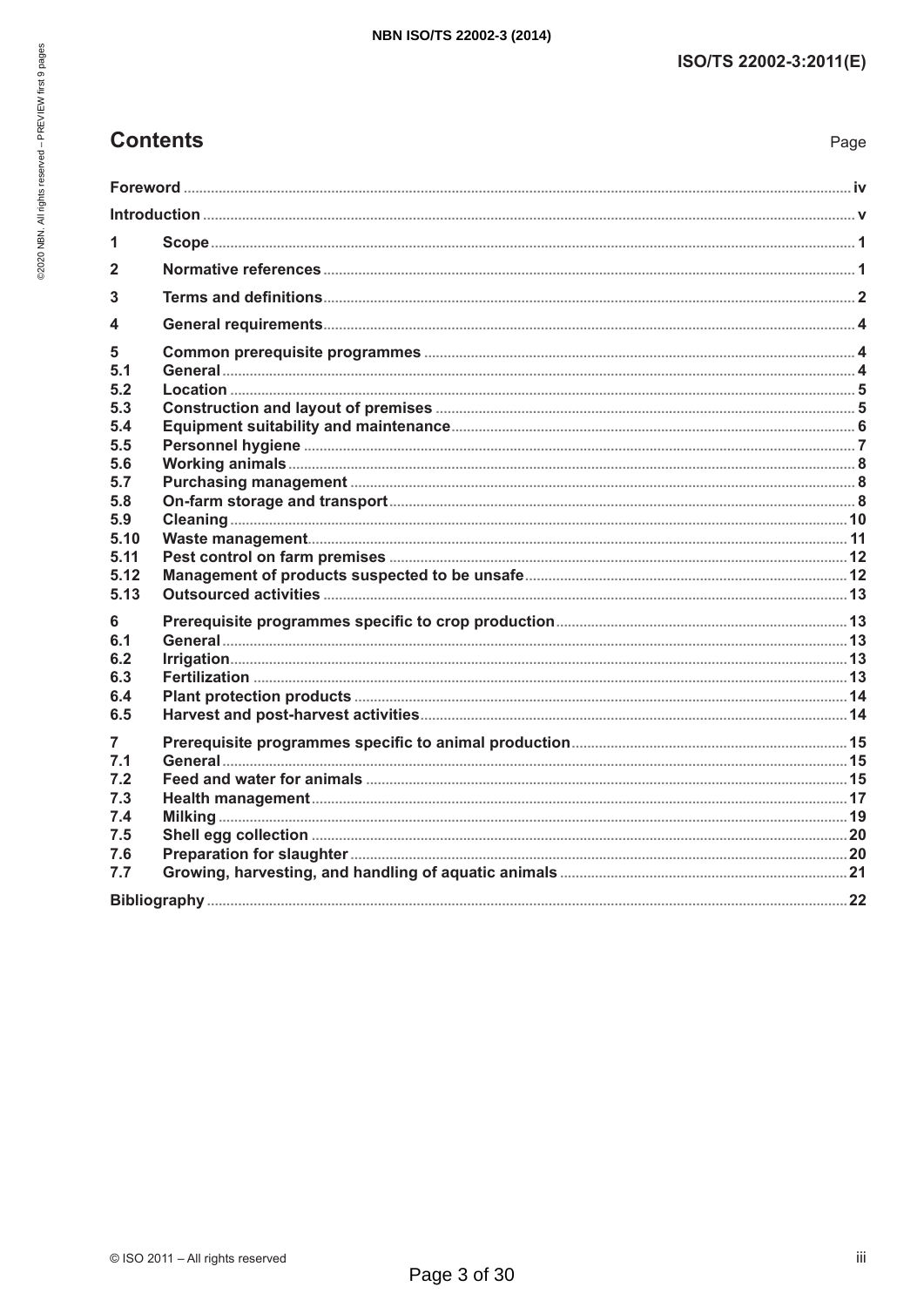## **Foreword**

ISO (the International Organization for Standardization) is a worldwide federation of national standards bodies (ISO member bodies). The work of preparing International Standards is normally carried out through ISO technical committees. Each member body interested in a subject for which a technical committee has been established has the right to be represented on that committee. International organizations, governmental and non-governmental, in liaison with ISO, also take part in the work. ISO collaborates closely with the International Electrotechnical Commission (IEC) on all matters of electrotechnical standardization.

International Standards are drafted in accordance with the rules given in the ISO/IEC Directives, Part 2.

The main task of technical committees is to prepare International Standards. Draft International Standards adopted by the technical committees are circulated to the member bodies for voting. Publication as an International Standard requires approval by at least 75 % of the member bodies casting a vote.

In other circumstances, particularly when there is an urgent market requirement for such documents, a technical committee may decide to publish other types of document:

- an ISO Publicly Available Specification (ISO/PAS) represents an agreement between technical experts in an ISO working group and is accepted for publication if it is approved by more than 50 % of the members of the parent committee casting a vote;
- an ISO Technical Specification (ISO/TS) represents an agreement between the members of a technical committee and is accepted for publication if it is approved by 2/3 of the members of the committee casting a vote.

An ISO/PAS or ISO/TS is reviewed after three years in order to decide whether it will be confirmed for a further three years, revised to become an International Standard, or withdrawn. If the ISO/PAS or ISO/TS is confirmed, it is reviewed again after a further three years, at which time it must either be transformed into an International Standard or be withdrawn.

Attention is drawn to the possibility that some of the elements of this document may be the subject of patent rights. ISO shall not be held responsible for identifying any or all such patent rights.

ISO/TS 22002-3 was prepared by Technical Committee ISO/TC 34, *Food products*, Subcommittee SC 17, *Management systems for food safety*.

ISO/TS 22002 consists of the following parts, under the general title *Prerequisite programmes on food safety*:

- *Part 1: Food manufacturing*
- *Part 3: Farming*

The following part is under preparation:

— *Part 2: Catering*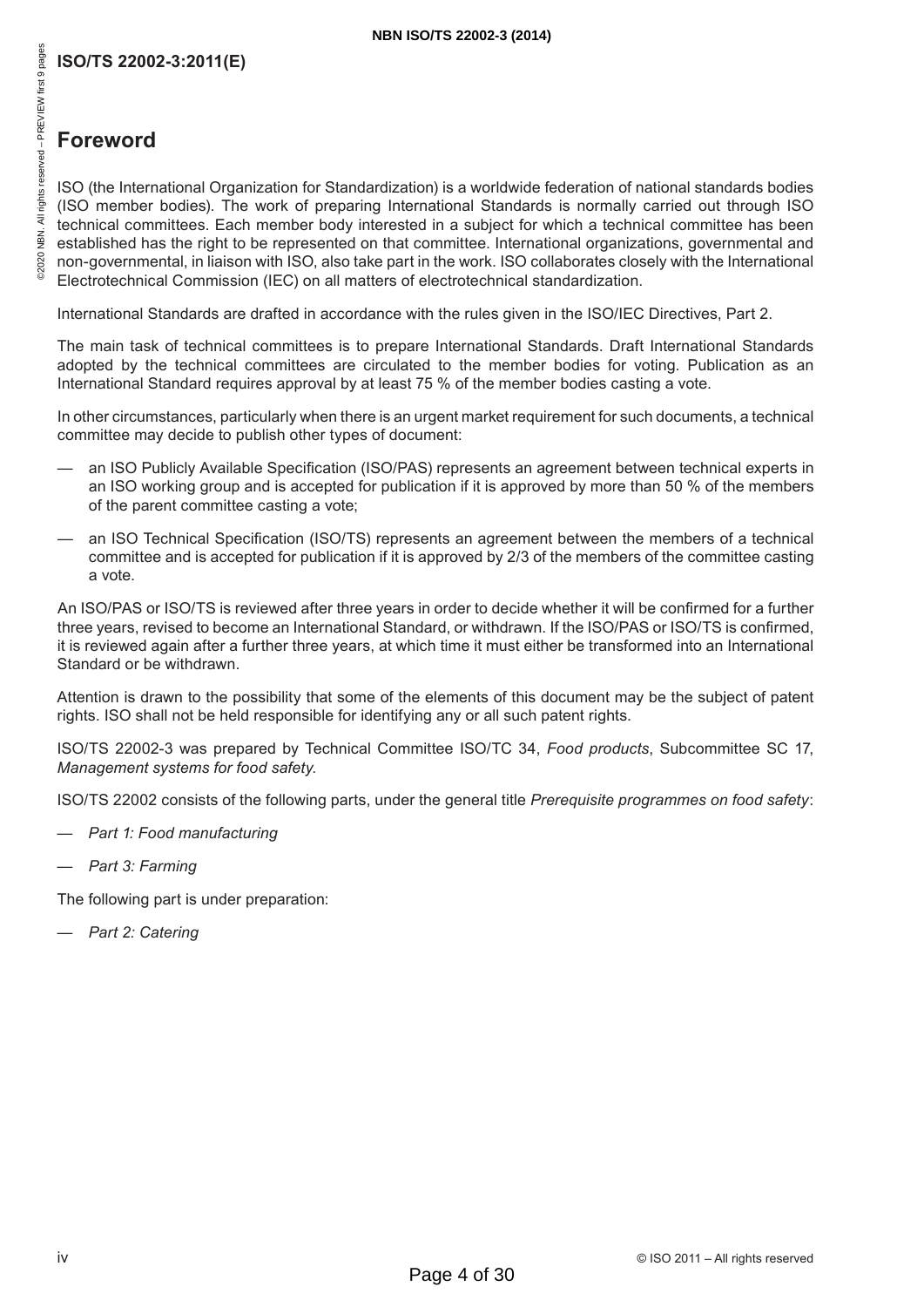#### **Introduction**

Food and feed safety has to be ensured at all stages of the food chain. Operators have the responsibility to ensure that the production, processing and distribution of foodstuffs meet hygiene requirements.

In the same way, farmers (organizations) have to implement food safety control measures relevant to the required safety of their end-products. This applies to all farm end-products, but the required safety may depend on the intended use, such as whether they are intended to be processed, and on whether hazards can be controlled later in the food chain. Farmers (organizations) will be able to justify and implement these control measures, and when necessary carry out records, ensure upstream and downstream traceability, maintain documents related to incoming materials and even sometimes carry out sampling for analyses.

The farmers (organizations) are required to comply with local regulation including general and specific hygiene rules, which include good hygiene programmes. Where no such regulation exists, it is often the case that Codex standards or the regulation of the country of sales apply.

Today, food safety control measures at farms are typically integrated into good practices [e.g. good agricultural practices (GAP), good farming practices (GFP), good veterinary practices (GVP), good hygienic practices (GHP)]. GAP and GFP can address environmental, economic and social sustainability for on-farm processes, resulting in safe and qualitative food and non-food agricultural products. GHP address the conditions and measures necessary to ensure the safety and suitability of feed or food at all stages of the food chain. GVP address the appropriate use of veterinary drugs or feed additives, in accordance with the authorized use, in terms of dosage, applications and withholding periods, to obtain adequate treatment of animals while leaving as little residue as possible in food derived from the animals. These practices aim at contaminants in general, whether they affect safety, suitability or both. They are generally not oriented towards specific hazards.

The roles and responsibilities of the Codex Alimentarius Commission (CAC) and the World Organisation for Animal Health (OIE) are to set international standards that are the basis for safe international trade under the World Trade Organization Agreement on the Application of Sanitary and Phytosanitary Measures (SPS Agreement). The OIE establishes official standards for animal health (including on farm measures for food safety) and health certification and the CAC establishes official standards for food safety and labelling.

ISO 22000 specifies food safety requirements for organizations in the food chain willing to meet them. One such requirement is that organizations establish, implement, and maintain prerequisite programmes (PRPs) to assist in controlling food safety hazards (ISO 22000:2005, 7.2). PRPs are the basic conditions and activities that are necessary to maintain a hygienic environment throughout the food chain suitable for the production, handling and provision of safe end-products and safe food for human consumption.

When a farm moves from a GHP-based system to an ISO 22000-based system, a hazard analysis is required when it is missing. Then, most of the GHPs are likely to continue as PRPs. If the hazard analysis concludes that there are hazards that need to be controlled by targeted measures, others may be categorized as operational prerequisite programs (oPRPs).

This part of ISO 22002 does not duplicate the requirements given in ISO 22000 and is intended to be used when establishing, implementing and maintaining the PRPs specific to the organization(s), in accordance with ISO 22000. This part of ISO 22002 is not intended for certification purposes.

In practical terms, the following applications of this part of ISO 22002, in accordance with ISO 22000, are possible.

- a) An organization developing the PRPs part of codes of practice, or checking that an existing code of practice is consistent with this part of ISO 22002.
- b) A group of farmers establishing a common ISO 22000 food safety management system. Based on the hazards analysis, the group determines the control measures to be implemented by each member. It is intended that the group of farmers will use this part of ISO 22002 as a basis to structure and document the PRPs corresponding to the activity of the farms. If certification is desired, the certificate can be granted to the group of farmers and not to the individual members.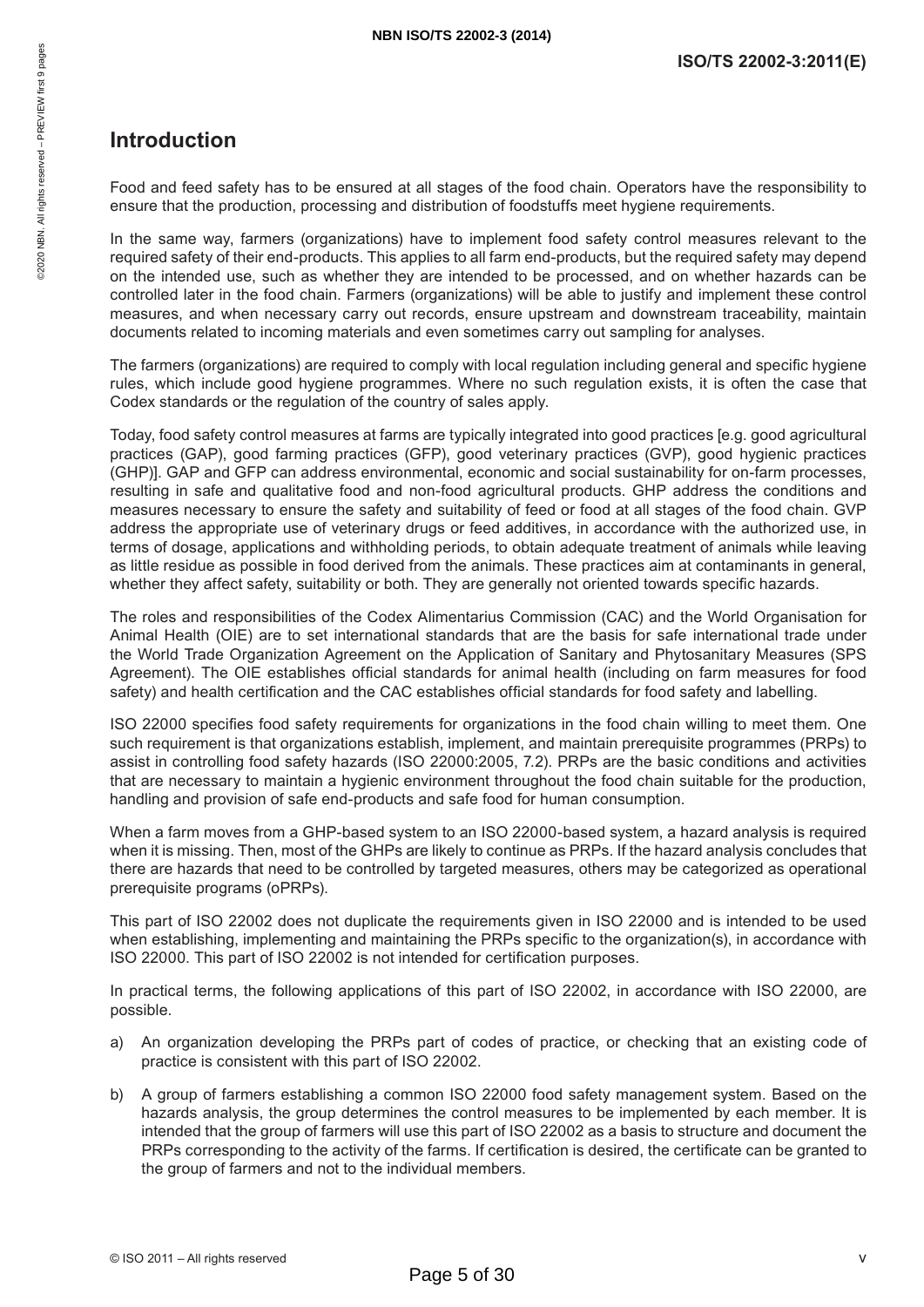#### **NBN ISO/TS 22002-3 (2014)**

### **ISO/TS 22002-3:2011(E)**

- c) One or more organizations establishing an integrated ISO 22000 food safety management system covering both farming and processing. Based on the hazards analysis, the organization(s) determine(s) the control measures to be implemented at the farming and processing levels. PRPs applicable to the farms will be selected and implemented on the basis of this part of ISO 22002. PRPs applicable to the processing establishment(s) will be selected and implemented on the basis of the ISO/TS 22002-1. If certification is desired, one certificate can be granted to the integrated system.
- d) A farmer implementing an ISO 22000 food safety management system. Based on the hazards analysis, the farmer determines the control measures to be implemented. The farmer will use this part of ISO 22002 as a basis to structure and document the PRPs corresponding to the activity of the farm. If certification is desired, the certificate can be granted to the farmer.

Each subclause specifying guidelines for the selection of PRPs within Clauses 5, 6 and 7, starts with a paragraph introducing the objective as regards food safety. It is followed in the next paragraphs by general requirements ("shall" wording) for maintaining a hygienic environment within primary production. Further, itemized examples of potentially applicable PRPs intended to comply with those requirements are recommended ("should" wording). The final paragraphs of each subclause describe the documentation, including records, which are required or recommended, as well as the actions to implement when applicable requirements are no longer met.